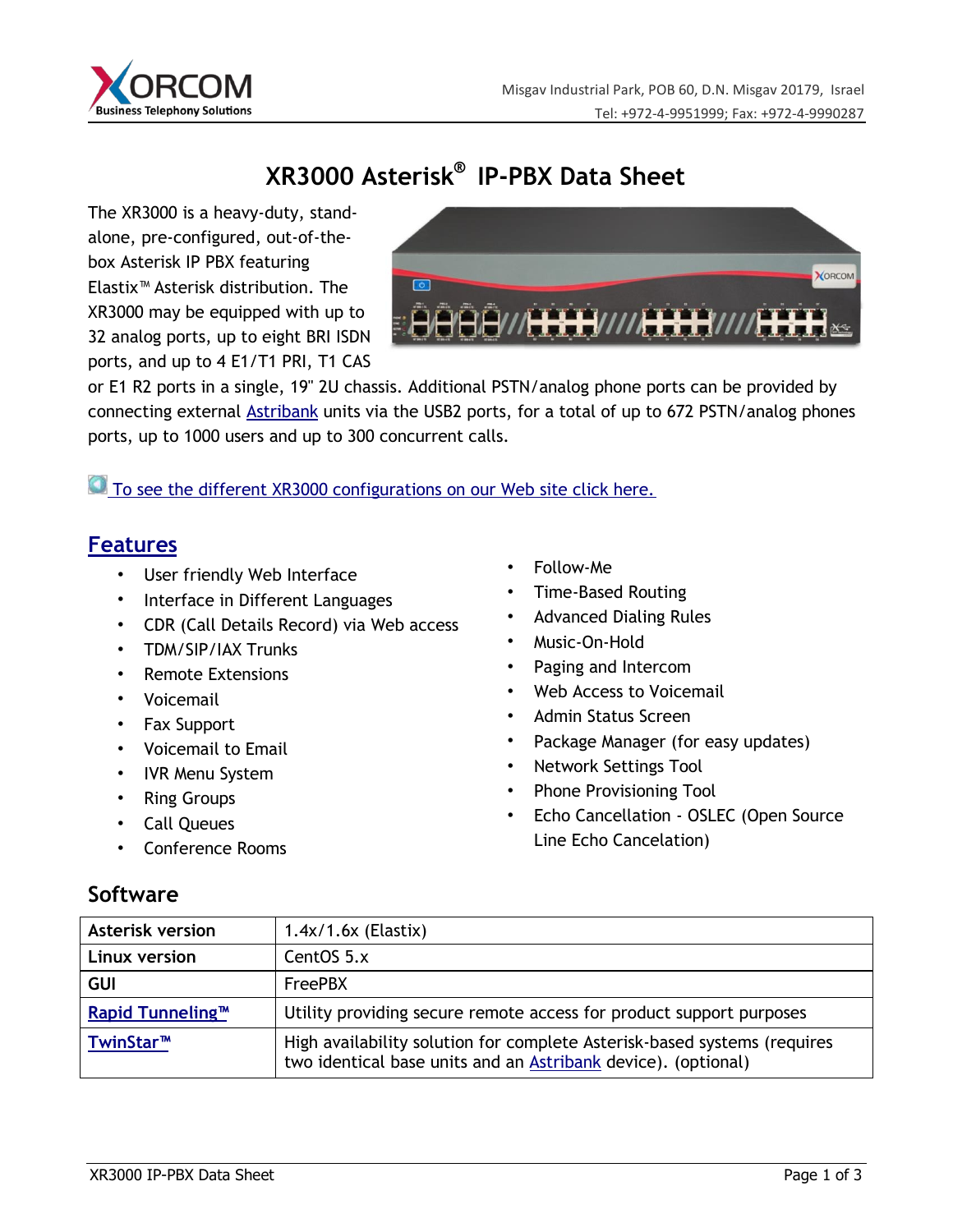

## **Hardware**

| <b>Processor</b>                           | Intel Core 2 Duo E8400                                       |
|--------------------------------------------|--------------------------------------------------------------|
| <b>RAM</b>                                 | 1 GB                                                         |
| <b>Hard disk</b>                           | From 250GB 2.5" (500GB optional)                             |
| <b>Echo Cancellation Module</b>            | Voice enhancement & echo cancellation (optional)             |
| <b>USB</b>                                 | 4 external USB 2.0                                           |
| I/O Ports (optional and model-specific)    | Input/Output ports for Asterisk peripheral device<br>support |
| Rapid $PA^m$ (optional and model-specific) | Public Address capability for FXS port(s)                    |

## **Telephony**

| Maximum number of concurrent calls                               | 300                                                                                                                                                |
|------------------------------------------------------------------|----------------------------------------------------------------------------------------------------------------------------------------------------|
| Maximum number of built in analog ports                          | 32<br>(additional ports with external Astribank units)                                                                                             |
| Number of E1 / T1 ports                                          | 4 (up to 120 concurrent PRI/R2/CAS calls)                                                                                                          |
| Maximum telephony modules supported<br>internally                | 4 (additional Astribank ports are supported by adding<br>Astribank units)                                                                          |
| Maximum number of telephony ports<br>supported internally        | 144 (4xE1 PRI/R2/CAS + 24 analog ports)                                                                                                            |
| Supported Xorcom telephony modules<br>Elastix Hardware Certified | 8 ports FXS<br>8 port FXS + I/O ports<br>8 ports FXO<br>2 ports FXO, 6 ports FXS + I/O ports<br>Up to 4 ports PRI/R2/CAS<br>Up to 8 ports BRI ISDN |

## **Network**

| Ethernet port<br>$^{\circ}$ /1000 Mb/s<br>10 <sub>l</sub><br>$^{\prime}$ 100 $^{\prime}$ |  |
|------------------------------------------------------------------------------------------|--|
|------------------------------------------------------------------------------------------|--|

### **Power**

| Power supply                  | Internal                                       |
|-------------------------------|------------------------------------------------|
| Voltage                       | Switching, auto adjust 110/220 Volts, 50/60 Hz |
| Power consumption             | 230 Watts (maximum)                            |
| Built in grounding connection |                                                |